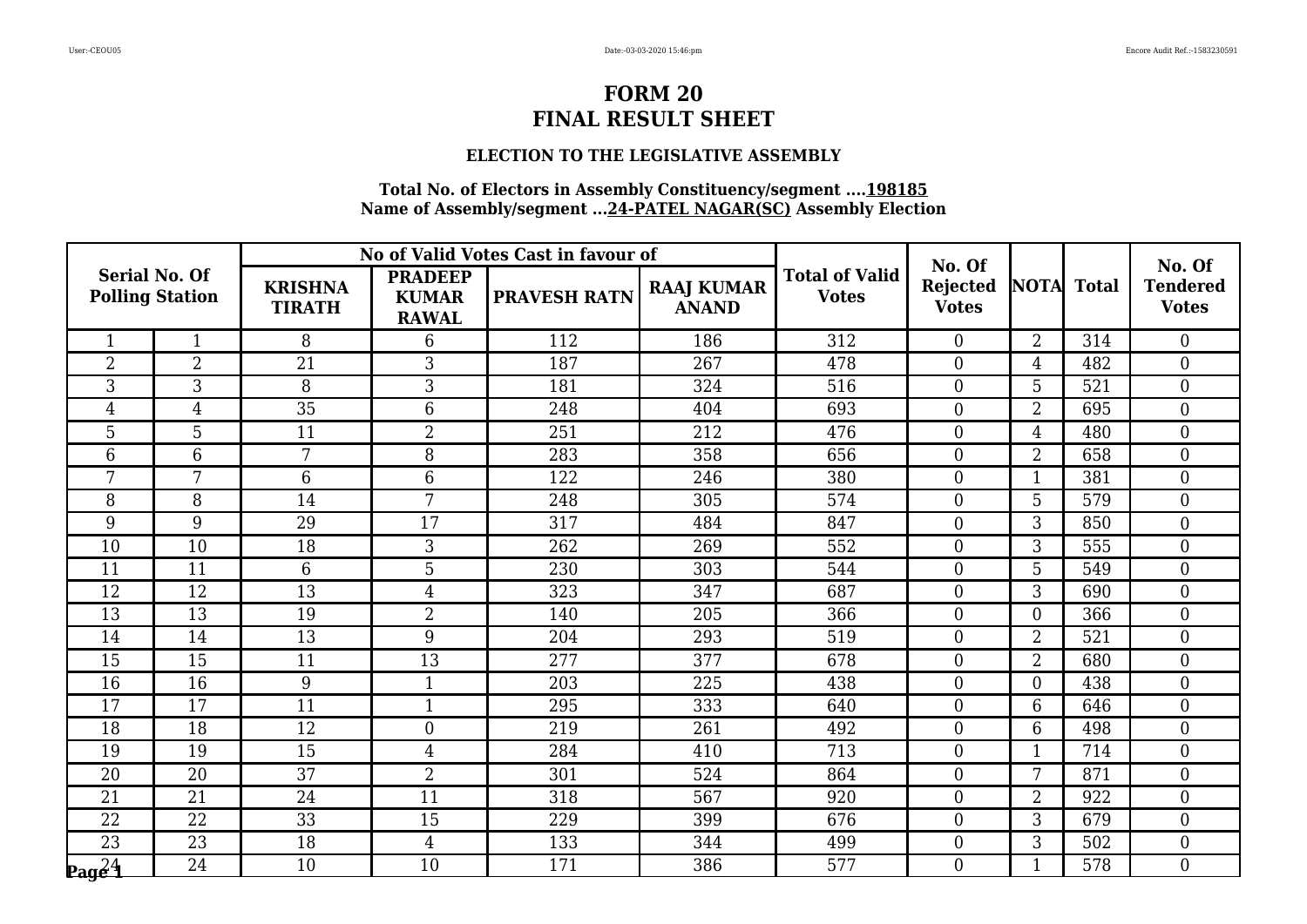#### **ELECTION TO THE LEGISLATIVE ASSEMBLY**

|                              |                                                |                                 |                                                | No of Valid Votes Cast in favour of |                                   |                                       | No. Of                          |                |     | No. Of                          |
|------------------------------|------------------------------------------------|---------------------------------|------------------------------------------------|-------------------------------------|-----------------------------------|---------------------------------------|---------------------------------|----------------|-----|---------------------------------|
|                              | <b>Serial No. Of</b><br><b>Polling Station</b> | <b>KRISHNA</b><br><b>TIRATH</b> | <b>PRADEEP</b><br><b>KUMAR</b><br><b>RAWAL</b> | <b>PRAVESH RATN</b>                 | <b>RAAJ KUMAR</b><br><b>ANAND</b> | <b>Total of Valid</b><br><b>Votes</b> | <b>Rejected</b><br><b>Votes</b> | NOTA Total     |     | <b>Tendered</b><br><b>Votes</b> |
| 25                           | 25                                             | 27                              | 20                                             | 155                                 | 465                               | 667                                   | $\Omega$                        | $\overline{2}$ | 669 | $\overline{0}$                  |
| 26                           | 26                                             | 32                              | 7                                              | 234                                 | 431                               | 704                                   | $\overline{0}$                  | 9              | 713 | $\boldsymbol{0}$                |
| 27                           | 27                                             | 5                               | 8                                              | 165                                 | 234                               | 412                                   | $\boldsymbol{0}$                | $\overline{4}$ | 416 | $\overline{0}$                  |
| 28                           | 28                                             | 11                              | $7\overline{ }$                                | 168                                 | 256                               | 442                                   | $\overline{0}$                  | $\overline{2}$ | 444 | $\overline{0}$                  |
| 29                           | $\overline{29}$                                | 25                              | $\overline{4}$                                 | 149                                 | 337                               | 515                                   | $\overline{0}$                  |                | 516 | $\overline{0}$                  |
| 30                           | 30                                             | 22                              | $\overline{2}$                                 | 237                                 | 473                               | 734                                   | $\boldsymbol{0}$                | 5              | 739 | $\overline{0}$                  |
| 31                           | 31                                             | 13                              | $\overline{0}$                                 | 235                                 | 484                               | 732                                   | $\overline{0}$                  | 4              | 736 | $\overline{0}$                  |
| $\overline{32}$              | 32                                             | 21                              | 1                                              | 179                                 | 262                               | 463                                   | $\overline{0}$                  | 3              | 466 | $\overline{0}$                  |
| $\overline{33}$              | $\overline{33}$                                | 11                              | $\overline{0}$                                 | 338                                 | 385                               | 734                                   | $\overline{0}$                  | 6              | 740 | $\overline{0}$                  |
| 34                           | 34                                             | 23                              | $\overline{2}$                                 | 402                                 | 463                               | 890                                   | $\overline{0}$                  | 8              | 898 | $\overline{0}$                  |
| 35                           | 35                                             | 38                              | $\mathbf{1}$                                   | 304                                 | 462                               | 805                                   | $\boldsymbol{0}$                |                | 806 | $\overline{0}$                  |
| 36                           | 36                                             | 37                              |                                                | 222                                 | 241                               | 501                                   | $\theta$                        | 5              | 506 | $\overline{0}$                  |
| 37                           | 37                                             | 36                              |                                                | 193                                 | 347                               | 577                                   | $\overline{0}$                  |                | 578 | $\overline{0}$                  |
| 38                           | 38                                             | 36                              | $\overline{0}$                                 | 233                                 | 315                               | 584                                   | $\overline{0}$                  | 4              | 588 | $\overline{0}$                  |
| 39                           | 39                                             | 12                              | $\overline{0}$                                 | 88                                  | 162                               | 262                                   | $\overline{0}$                  | $\mathbf{1}$   | 263 | $\overline{0}$                  |
| 40                           | 40                                             | 10                              | $\overline{2}$                                 | 151                                 | 481                               | 644                                   | $\overline{0}$                  |                | 645 | $\Omega$                        |
| 41                           | 41                                             | 14                              | 8                                              | 90                                  | 571                               | 683                                   | $\overline{0}$                  | 5              | 688 | $\overline{0}$                  |
| 42                           | $\overline{42}$                                | $\overline{21}$                 | 8                                              | 124                                 | 554                               | 707                                   | $\overline{0}$                  | 3              | 710 | $\overline{0}$                  |
| 43                           | 43                                             | 20                              | 3                                              | 110                                 | 615                               | 748                                   | $\overline{0}$                  | 4              | 752 | $\overline{0}$                  |
| 44                           | 44                                             | 10                              |                                                | 73                                  | 466                               | 550                                   | $\overline{0}$                  | $\overline{2}$ | 552 | $\overline{0}$                  |
| 45                           | 45                                             | 6                               | 5                                              | 82                                  | 307                               | 400                                   | $\theta$                        |                | 401 | $\overline{0}$                  |
| 46                           | 46                                             | 20                              | 3                                              | 299                                 | 603                               | 925                                   | $\overline{0}$                  | 5              | 930 | 1                               |
| 47                           | 47                                             | 14                              | $\mathbf{1}$                                   | 221                                 | 581                               | 817                                   | $\boldsymbol{0}$                | 1              | 818 | $\overline{0}$                  |
| $_{\bf$ eage $^{48}_{\bf 2}$ | 48                                             | 21                              | $\mathbf{1}$                                   | 233                                 | 419                               | 674                                   | $\Omega$                        | 3              | 677 | $\overline{0}$                  |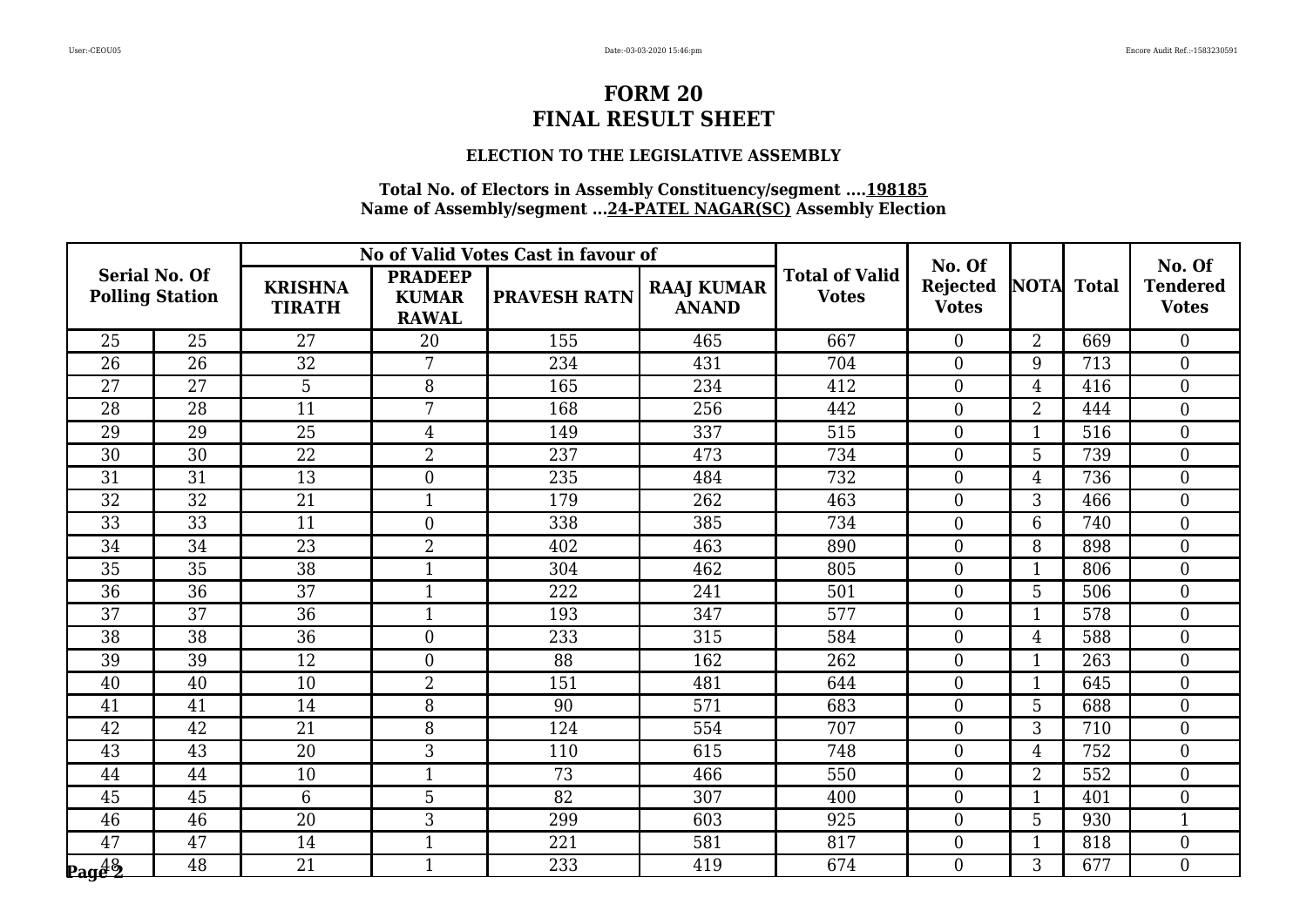### **ELECTION TO THE LEGISLATIVE ASSEMBLY**

|                      |                        |                                 |                                                | No of Valid Votes Cast in favour of |                                   |                                       | No. Of                          |                |     | No. Of                          |
|----------------------|------------------------|---------------------------------|------------------------------------------------|-------------------------------------|-----------------------------------|---------------------------------------|---------------------------------|----------------|-----|---------------------------------|
| <b>Serial No. Of</b> | <b>Polling Station</b> | <b>KRISHNA</b><br><b>TIRATH</b> | <b>PRADEEP</b><br><b>KUMAR</b><br><b>RAWAL</b> | <b>PRAVESH RATN</b>                 | <b>RAAJ KUMAR</b><br><b>ANAND</b> | <b>Total of Valid</b><br><b>Votes</b> | <b>Rejected</b><br><b>Votes</b> | NOTA Total     |     | <b>Tendered</b><br><b>Votes</b> |
| 49                   | 49                     | 21                              | 3                                              | 330                                 | 502                               | 856                                   | $\Omega$                        | 6              | 862 | $\overline{0}$                  |
| 50                   | 50                     | 18                              |                                                | 197                                 | 357                               | 573                                   | $\overline{0}$                  | 3              | 576 | $\overline{0}$                  |
| 51                   | 51                     | 25                              |                                                | 174                                 | 270                               | 470                                   | $\boldsymbol{0}$                |                | 471 | $\overline{0}$                  |
| 52                   | 52                     | 11                              | 3                                              | 104                                 | 337                               | 455                                   | $\overline{0}$                  | $\mathbf{1}$   | 456 | $\overline{0}$                  |
| 53                   | 53                     | 30                              | 5                                              | 206                                 | 356                               | 597                                   | $\overline{0}$                  | $\overline{2}$ | 599 | $\overline{0}$                  |
| 54                   | 54                     | 15                              | 6                                              | 230                                 | 496                               | 747                                   | $\overline{0}$                  | 7              | 754 | $\overline{0}$                  |
| 55                   | 55                     | 10                              | $\Omega$                                       | 192                                 | 476                               | 678                                   | $\overline{0}$                  | 4              | 682 | $\overline{0}$                  |
| 56                   | 56                     | 7                               |                                                | 191                                 | 380                               | 579                                   | $\boldsymbol{0}$                | $\overline{2}$ | 581 | $\boldsymbol{0}$                |
| 57                   | 57                     | 8                               | $\overline{0}$                                 | 165                                 | 328                               | 501                                   | $\overline{0}$                  | 4              | 505 | $\overline{0}$                  |
| 58                   | 58                     | 6                               | $\overline{2}$                                 | 124                                 | 201                               | 333                                   | $\overline{0}$                  | $\overline{2}$ | 335 | $\overline{0}$                  |
| 59                   | 59                     | 18                              | 5                                              | 336                                 | 553                               | 912                                   | $\overline{0}$                  | 8              | 920 | $\overline{0}$                  |
| 60                   | 60                     | 18                              | 6                                              | 234                                 | 444                               | 702                                   | $\boldsymbol{0}$                | $\overline{4}$ | 706 | $\overline{0}$                  |
| 61                   | 61                     | 19                              | 3                                              | 301                                 | 453                               | 776                                   | $\overline{0}$                  | 5              | 781 | $\overline{0}$                  |
| 62                   | 62                     | $\overline{15}$                 | $\overline{4}$                                 | 283                                 | 475                               | 777                                   | $\overline{0}$                  | 11             | 788 | $\overline{0}$                  |
| 63                   | 63                     | 13                              | 6                                              | 291                                 | 545                               | 855                                   | $\boldsymbol{0}$                | 4              | 859 | $\overline{0}$                  |
| 64                   | 64                     | 17                              | $\overline{2}$                                 | 241                                 | 429                               | 689                                   | $\Omega$                        | 5              | 694 | $\overline{0}$                  |
| 65                   | 65                     | 12                              | $\overline{2}$                                 | 208                                 | 279                               | 501                                   | $\overline{0}$                  | 6              | 507 | $\overline{0}$                  |
| 66                   | 66                     | 15                              | $\overline{4}$                                 | 172                                 | 307                               | 498                                   | $\boldsymbol{0}$                | 5              | 503 | $\boldsymbol{0}$                |
| 67                   | 67                     | $\overline{18}$                 | $\overline{2}$                                 | 157                                 | 263                               | 440                                   | $\overline{0}$                  | $\Omega$       | 440 | $\overline{0}$                  |
| 68                   | 68                     | 11                              |                                                | 160                                 | 272                               | 444                                   | $\overline{0}$                  | 4              | 448 | $\overline{0}$                  |
| 69                   | 69                     | 10                              | $\overline{0}$                                 | 140                                 | 258                               | 408                                   | $\overline{0}$                  | $\overline{2}$ | 410 | $\overline{0}$                  |
| 70                   | 70                     | 7                               | $\mathbf{1}$                                   | 120                                 | 279                               | 407                                   | $\overline{0}$                  | 1              | 408 | $\overline{0}$                  |
| 71                   | 71                     | 12                              | $\overline{2}$                                 | 146                                 | 276                               | 436                                   | $\boldsymbol{0}$                |                | 437 | $\boldsymbol{0}$                |
| $\log\overline{33}$  | $\overline{72}$        | 11                              |                                                | 169                                 | 310                               | 491                                   | $\overline{0}$                  | $\overline{2}$ | 493 | $\boldsymbol{0}$                |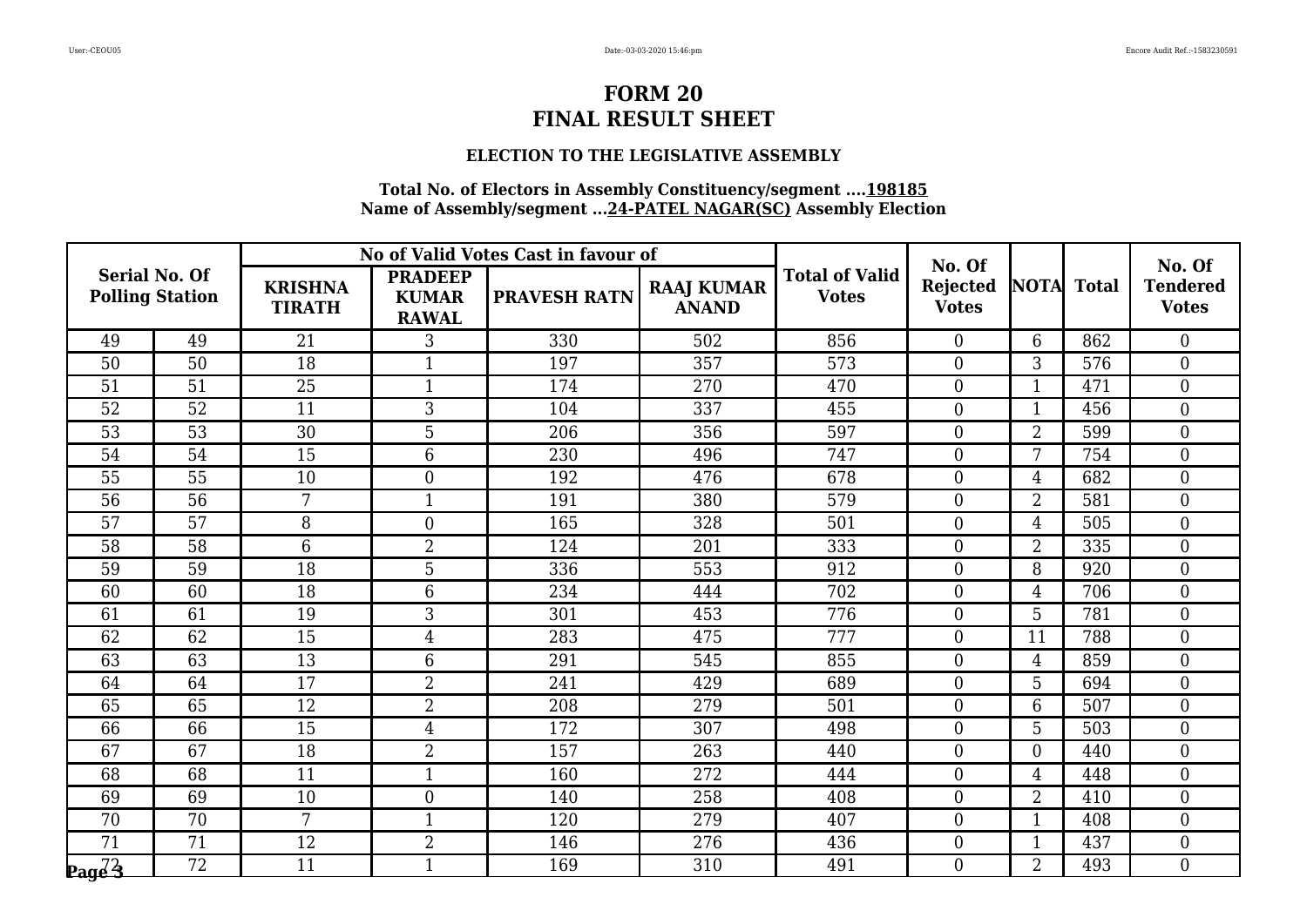### **ELECTION TO THE LEGISLATIVE ASSEMBLY**

|                                                     |                        |                                 |                                                | No of Valid Votes Cast in favour of |                                   |                                       | No. Of                          |                |     | No. Of                          |
|-----------------------------------------------------|------------------------|---------------------------------|------------------------------------------------|-------------------------------------|-----------------------------------|---------------------------------------|---------------------------------|----------------|-----|---------------------------------|
| <b>Serial No. Of</b>                                | <b>Polling Station</b> | <b>KRISHNA</b><br><b>TIRATH</b> | <b>PRADEEP</b><br><b>KUMAR</b><br><b>RAWAL</b> | <b>PRAVESH RATN</b>                 | <b>RAAJ KUMAR</b><br><b>ANAND</b> | <b>Total of Valid</b><br><b>Votes</b> | <b>Rejected</b><br><b>Votes</b> | NOTA Total     |     | <b>Tendered</b><br><b>Votes</b> |
| 73                                                  | 73                     | 15                              | 3                                              | 190                                 | 252                               | 460                                   | $\Omega$                        | $\Omega$       | 460 | $\overline{0}$                  |
| 74                                                  | 74                     | 8                               |                                                | 181                                 | 308                               | 498                                   | $\overline{0}$                  | $\overline{2}$ | 500 | $\overline{0}$                  |
| 75                                                  | 75                     | 19                              | 7                                              | 267                                 | 566                               | 859                                   | $\boldsymbol{0}$                | 3              | 862 | $\overline{0}$                  |
| 76                                                  | 76                     | 14                              | 3                                              | 272                                 | 475                               | 764                                   | $\overline{0}$                  | 3              | 767 | $\overline{0}$                  |
| 77                                                  | 77                     | 20                              | 3                                              | 298                                 | 440                               | 761                                   | $\overline{0}$                  |                | 768 | $\overline{0}$                  |
| 78                                                  | 78                     | 17                              | $\overline{2}$                                 | 154                                 | 288                               | 461                                   | $\overline{0}$                  | 3              | 464 | $\overline{0}$                  |
| 79                                                  | 79                     | 16                              | $\overline{4}$                                 | 170                                 | 291                               | 481                                   | $\overline{0}$                  | $\overline{4}$ | 485 | $\overline{0}$                  |
| 80                                                  | 80                     | 13                              | $\overline{0}$                                 | 144                                 | 329                               | 486                                   | $\overline{0}$                  |                | 487 | $\boldsymbol{0}$                |
| 81                                                  | 81                     | 18                              | $\overline{4}$                                 | 180                                 | 352                               | 554                                   | $\overline{0}$                  | 4              | 558 | $\overline{0}$                  |
| 82                                                  | 82                     | 18                              | $\overline{4}$                                 | 102                                 | 482                               | 606                                   | $\overline{0}$                  | 5              | 611 | $\overline{0}$                  |
| 83                                                  | 83                     | 25                              | 8                                              | 255                                 | 551                               | 839                                   | $\overline{0}$                  | $\overline{2}$ | 841 | $\overline{0}$                  |
| 84                                                  | 84                     | 17                              | 5                                              | 211                                 | 433                               | 666                                   | $\overline{0}$                  | 5              | 671 | $\overline{0}$                  |
| 85                                                  | 85                     | 18                              | $\Omega$                                       | 202                                 | 272                               | 492                                   | $\overline{0}$                  | 4              | 496 | $\mathbf{1}$                    |
| 86                                                  | 86                     | 12                              | $\mathbf{1}$                                   | 158                                 | 264                               | 435                                   | $\overline{0}$                  | $\Omega$       | 435 | $\overline{0}$                  |
| 87                                                  | 87                     | 18                              | 6                                              | 264                                 | 452                               | 740                                   | $\boldsymbol{0}$                | 3              | 743 | $\overline{0}$                  |
| 88                                                  | 88                     | 23                              | 8                                              | 370                                 | 432                               | 833                                   | $\Omega$                        | 5              | 838 | $\overline{0}$                  |
| 89                                                  | 89                     | 18                              | 15                                             | 342                                 | 471                               | 846                                   | $\overline{0}$                  | 4              | 850 | $\overline{0}$                  |
| 90                                                  | 90                     | 27                              | 16                                             | 294                                 | 420                               | 757                                   | $\boldsymbol{0}$                | $\overline{2}$ | 759 | $\boldsymbol{0}$                |
| 91                                                  | $\overline{91}$        | $\overline{15}$                 | 8                                              | 227                                 | 402                               | 652                                   | $\overline{0}$                  | $\overline{4}$ | 656 | $\overline{0}$                  |
| 92                                                  | 92                     | 30                              | 22                                             | 331                                 | 531                               | 914                                   | $\overline{0}$                  | 11             | 925 | $\overline{0}$                  |
| 93                                                  | 93                     | 18                              | 15                                             | 282                                 | 388                               | 703                                   | $\overline{0}$                  | $\overline{2}$ | 705 | $\overline{0}$                  |
| 94                                                  | 94                     | 23                              | 16                                             | 294                                 | 334                               | 667                                   | $\overline{0}$                  | 4              | 671 | $\overline{0}$                  |
| 95                                                  | 95                     | 14                              | 22                                             | 188                                 | 270                               | 494                                   | $\boldsymbol{0}$                | 3              | 497 | $\boldsymbol{0}$                |
| $\mathbf{p_{ag}}\mathbf{\varrho }\mathbf{\varrho }$ | $\overline{96}$        | 14                              | 7                                              | 221                                 | 279                               | 521                                   | $\overline{0}$                  | 3              | 524 | $\boldsymbol{0}$                |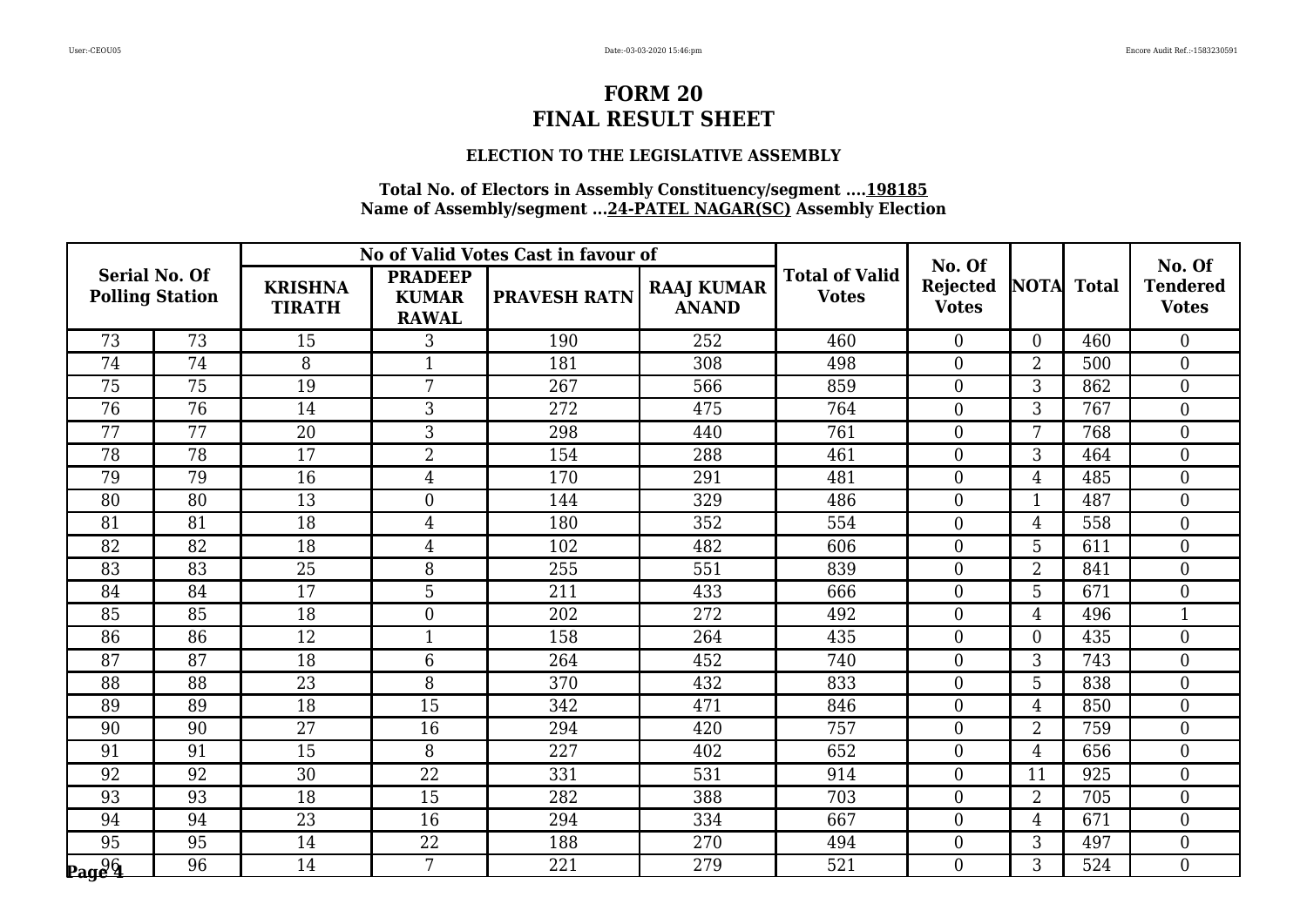### **ELECTION TO THE LEGISLATIVE ASSEMBLY**

|                                                |     |                                 |                                                | No of Valid Votes Cast in favour of |                                   |                                       | No. Of                   |                |              | No. Of                          |
|------------------------------------------------|-----|---------------------------------|------------------------------------------------|-------------------------------------|-----------------------------------|---------------------------------------|--------------------------|----------------|--------------|---------------------------------|
| <b>Serial No. Of</b><br><b>Polling Station</b> |     | <b>KRISHNA</b><br><b>TIRATH</b> | <b>PRADEEP</b><br><b>KUMAR</b><br><b>RAWAL</b> | <b>PRAVESH RATN</b>                 | <b>RAAJ KUMAR</b><br><b>ANAND</b> | <b>Total of Valid</b><br><b>Votes</b> | Rejected<br><b>Votes</b> | <b>NOTA</b>    | <b>Total</b> | <b>Tendered</b><br><b>Votes</b> |
| 97                                             | 97  | 22                              | 11                                             | 176                                 | 717                               | 926                                   | $\Omega$                 | 9              | 935          | $\overline{0}$                  |
| 98                                             | 98  | 10                              | 13                                             | 155                                 | 524                               | 702                                   | $\overline{0}$           | $\overline{2}$ | 704          | $\overline{0}$                  |
| 99                                             | 99  | 23                              | 6                                              | 200                                 | 469                               | 698                                   | $\boldsymbol{0}$         | 5              | 703          | $\boldsymbol{0}$                |
| 100                                            | 100 | 12                              | 3                                              | 205                                 | 631                               | 851                                   | $\theta$                 | 5              | 856          | $\Omega$                        |
| 101                                            | 101 | 18                              | 6                                              | 209                                 | 601                               | 834                                   | $\overline{0}$           | 6              | 840          | $\overline{0}$                  |
| 102                                            | 102 | 18                              | $\overline{4}$                                 | 285                                 | 564                               | 871                                   | $\overline{0}$           | 6              | 877          | $\overline{0}$                  |
| 103                                            | 103 | 15                              | 9                                              | 188                                 | 737                               | 949                                   | $\theta$                 | 8              | 957          | $\overline{0}$                  |
| 104                                            | 104 | 25                              | 9                                              | 293                                 | 492                               | 819                                   | $\boldsymbol{0}$         | 7              | 826          | $\overline{0}$                  |
| 105                                            | 105 | $\overline{27}$                 | $6\phantom{1}$                                 | 241                                 | 560                               | 834                                   | $\overline{0}$           | 12             | 846          | $\overline{0}$                  |
| 106                                            | 106 | 18                              | $\overline{2}$                                 | 304                                 | 395                               | 719                                   | $\overline{0}$           | 4              | 723          | $\overline{0}$                  |
| 107                                            | 107 | 14                              | $\overline{2}$                                 | 281                                 | 458                               | 755                                   | $\overline{0}$           | 6              | 761          | $\overline{0}$                  |
| 108                                            | 108 | 19                              | $\overline{0}$                                 | 247                                 | 380                               | 646                                   | $\overline{0}$           | 5              | 651          | $\overline{0}$                  |
| 109                                            | 109 | 18                              | $\overline{0}$                                 | 279                                 | 326                               | 623                                   | $\overline{0}$           | 6              | 629          | $\overline{0}$                  |
| 110                                            | 110 | 14                              | $\overline{0}$                                 | 270                                 | 382                               | 666                                   | $\overline{0}$           | $\overline{2}$ | 668          | $\overline{0}$                  |
| 111                                            | 111 | 23                              | $\overline{2}$                                 | 257                                 | 381                               | 663                                   | $\boldsymbol{0}$         | 10             | 673          | $\overline{0}$                  |
| 112                                            | 112 | 22                              | $\Omega$                                       | 263                                 | 322                               | 607                                   | $\theta$                 | $\overline{2}$ | 609          | $\Omega$                        |
| 113                                            | 113 | $\overline{20}$                 | $\overline{0}$                                 | 310                                 | 395                               | 725                                   | $\overline{0}$           | 6              | 731          | $\Omega$                        |
| 114                                            | 114 | 20                              | $\overline{2}$                                 | 290                                 | 349                               | 661                                   | $\boldsymbol{0}$         | 4              | 665          | $\overline{0}$                  |
| 115                                            | 115 | 17                              | $\mathbf{1}$                                   | 143                                 | 204                               | 365                                   | $\overline{0}$           | 4              | 369          | $\Omega$                        |
| 116                                            | 116 | 12                              | $\overline{0}$                                 | 259                                 | 325                               | 596                                   | $\overline{0}$           | 3              | 599          | $\overline{0}$                  |
| 117                                            | 117 | 16                              | $\overline{0}$                                 | 142                                 | 109                               | 267                                   | $\overline{0}$           |                | 268          | $\overline{0}$                  |
| 118                                            | 118 | 30                              | 3                                              | 521                                 | 357                               | 911                                   | $\overline{0}$           | 5              | 916          | $\overline{0}$                  |
| 119                                            | 119 | 30                              | $\overline{0}$                                 | 389                                 | 338                               | 757                                   | $\boldsymbol{0}$         | 8              | 765          | $\overline{0}$                  |
| $\mathbf{p_{ag}429}$                           | 120 | $\overline{31}$                 | $\overline{0}$                                 | 356                                 | 373                               | 760                                   | $\overline{0}$           | $\Omega$       | 760          | 0                               |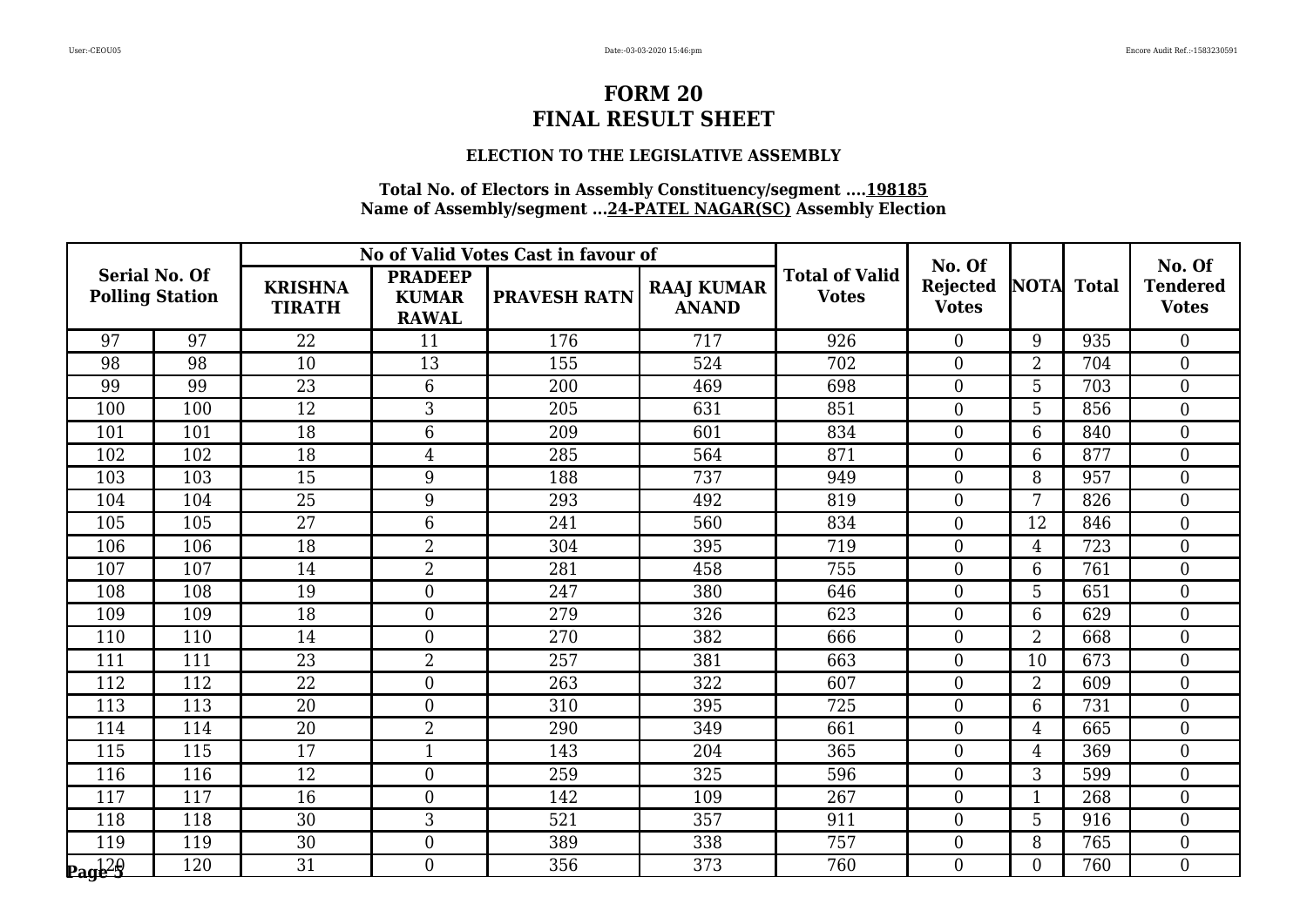### **ELECTION TO THE LEGISLATIVE ASSEMBLY**

|                      |                        |                                 |                                                | No of Valid Votes Cast in favour of |                                   |                                       | No. Of                          |                |     | No. Of                          |
|----------------------|------------------------|---------------------------------|------------------------------------------------|-------------------------------------|-----------------------------------|---------------------------------------|---------------------------------|----------------|-----|---------------------------------|
| <b>Serial No. Of</b> | <b>Polling Station</b> | <b>KRISHNA</b><br><b>TIRATH</b> | <b>PRADEEP</b><br><b>KUMAR</b><br><b>RAWAL</b> | <b>PRAVESH RATN</b>                 | <b>RAAJ KUMAR</b><br><b>ANAND</b> | <b>Total of Valid</b><br><b>Votes</b> | <b>Rejected</b><br><b>Votes</b> | NOTA Total     |     | <b>Tendered</b><br><b>Votes</b> |
| 121                  | 121                    | 37                              | $\overline{0}$                                 | 413                                 | 395                               | 845                                   | $\Omega$                        | 16             | 861 | $\overline{0}$                  |
| 122                  | 122                    | 29                              |                                                | 405                                 | 319                               | 754                                   | $\overline{0}$                  |                | 761 | $\overline{0}$                  |
| 123                  | 123                    | 25                              |                                                | 441                                 | 379                               | 846                                   | $\boldsymbol{0}$                | 5              | 851 | $\overline{0}$                  |
| 124                  | 124                    | 16                              | $\mathbf{1}$                                   | 256                                 | 225                               | 498                                   | $\overline{0}$                  | 6              | 504 | $\overline{0}$                  |
| 125                  | 125                    | 17                              |                                                | 283                                 | 188                               | 489                                   | $\overline{0}$                  |                | 490 | $\overline{0}$                  |
| 126                  | 126                    | 17                              | $\overline{0}$                                 | 352                                 | 256                               | 625                                   | $\overline{0}$                  | 8              | 633 | $\overline{0}$                  |
| 127                  | 127                    | 25                              | $\mathbf{1}$                                   | 425                                 | 384                               | 835                                   | $\overline{0}$                  | 7              | 842 | $\overline{0}$                  |
| 128                  | 128                    | 25                              | $\overline{0}$                                 | 251                                 | 223                               | 499                                   | $\overline{0}$                  | 5              | 504 | $\overline{0}$                  |
| 129                  | 129                    | 12                              | $\overline{0}$                                 | 178                                 | 133                               | 323                                   | $\overline{0}$                  | 4              | 327 | $\overline{0}$                  |
| 130                  | 130                    | 25                              | $\overline{4}$                                 | 174                                 | 622                               | 825                                   | $\overline{0}$                  | 3              | 828 | $\overline{0}$                  |
| 131                  | 131                    | 21                              | $\overline{4}$                                 | 252                                 | 494                               | 771                                   | $\overline{0}$                  | $\overline{2}$ | 773 | $\overline{0}$                  |
| 132                  | 132                    | 16                              | $\overline{2}$                                 | 151                                 | 341                               | 510                                   | $\overline{0}$                  | $\overline{2}$ | 512 | $\overline{0}$                  |
| 133                  | 133                    | 10                              | 3                                              | 255                                 | 534                               | 802                                   | $\overline{0}$                  | $\overline{2}$ | 804 | $\Omega$                        |
| 134                  | 134                    | 14                              | $\overline{2}$                                 | 230                                 | 615                               | 861                                   | $\overline{0}$                  | 8              | 869 | $\Omega$                        |
| 135                  | 135                    | 17                              | 7                                              | 269                                 | 567                               | 860                                   | $\boldsymbol{0}$                | 4              | 864 | $\overline{0}$                  |
| 136                  | 136                    | 26                              | 8                                              | 250                                 | 662                               | 946                                   | $\Omega$                        | 5              | 951 | $\overline{0}$                  |
| 137                  | 137                    | 33                              | 11                                             | 281                                 | 491                               | 816                                   | $\overline{0}$                  | 5              | 821 | $\overline{0}$                  |
| 138                  | 138                    | 7                               | 3                                              | 185                                 | 263                               | 458                                   | $\boldsymbol{0}$                | 3              | 461 | $\boldsymbol{0}$                |
| 139                  | 139                    | $\overline{13}$                 | $\overline{7}$                                 | 154                                 | 402                               | 576                                   | $\overline{0}$                  | 5              | 581 | $\overline{0}$                  |
| 140                  | 140                    | 14                              | $\overline{2}$                                 | 129                                 | 254                               | 399                                   | $\overline{0}$                  | 3              | 402 | $\overline{0}$                  |
| 141                  | 141                    | 13                              | $\overline{2}$                                 | 194                                 | 178                               | 387                                   | $\overline{0}$                  | 9              | 396 | $\overline{0}$                  |
| 142                  | 142                    | 22                              | $\overline{0}$                                 | 219                                 | 204                               | 445                                   | $\overline{0}$                  | 9              | 454 | $\overline{0}$                  |
| 143                  | 143                    | 20                              |                                                | 437                                 | 364                               | 822                                   | $\boldsymbol{0}$                |                | 829 | $\boldsymbol{0}$                |
| $\mathbf{p_{agb4}}$  | 144                    | $\overline{23}$                 |                                                | 273                                 | 227                               | 524                                   | $\overline{0}$                  | $\overline{2}$ | 526 | $\boldsymbol{0}$                |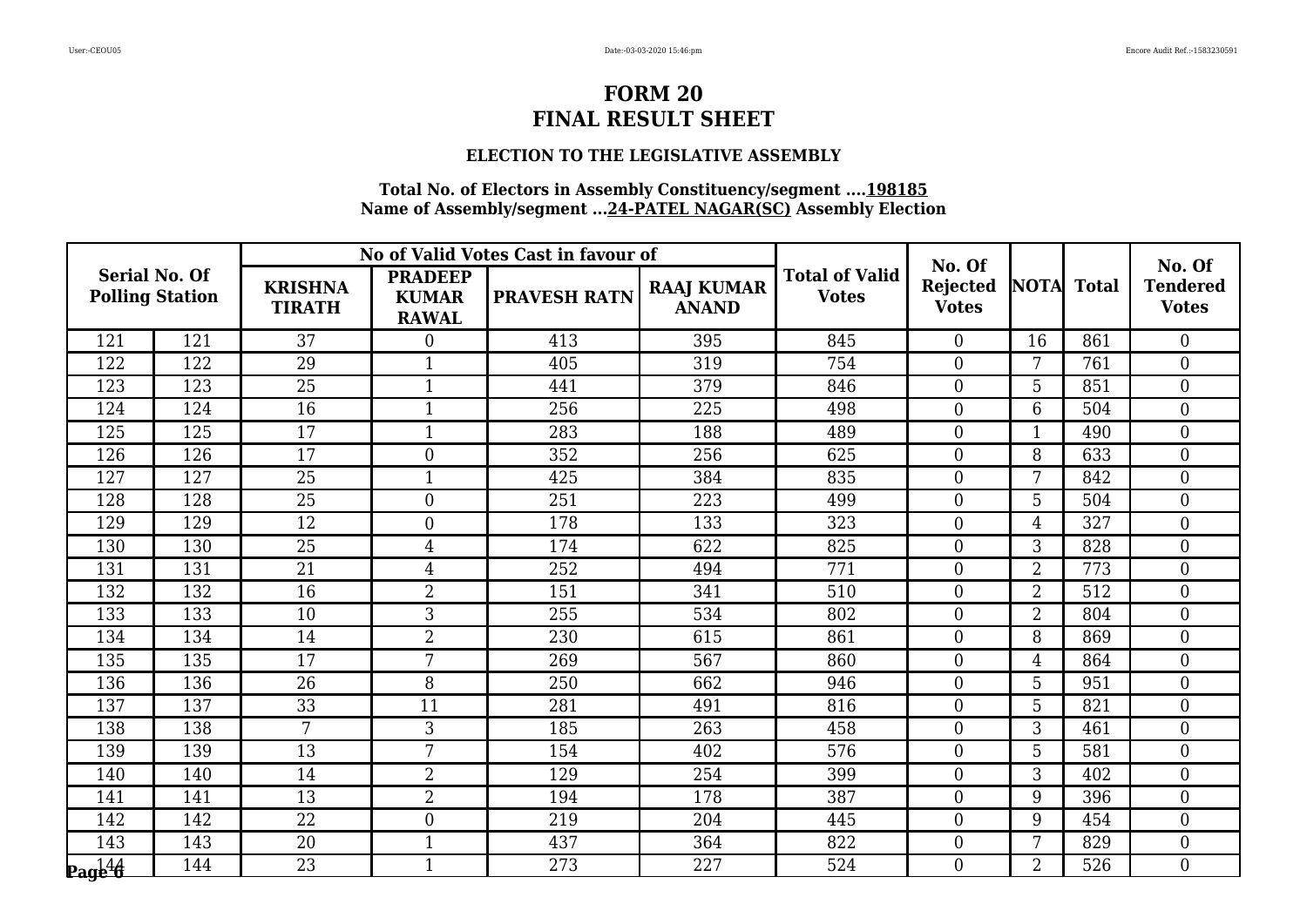### **ELECTION TO THE LEGISLATIVE ASSEMBLY**

|                                                |     |                                 |                                                | No of Valid Votes Cast in favour of |                                   |                                       | No. Of                          |                |      | No. Of                          |
|------------------------------------------------|-----|---------------------------------|------------------------------------------------|-------------------------------------|-----------------------------------|---------------------------------------|---------------------------------|----------------|------|---------------------------------|
| <b>Serial No. Of</b><br><b>Polling Station</b> |     | <b>KRISHNA</b><br><b>TIRATH</b> | <b>PRADEEP</b><br><b>KUMAR</b><br><b>RAWAL</b> | <b>PRAVESH RATN</b>                 | <b>RAAJ KUMAR</b><br><b>ANAND</b> | <b>Total of Valid</b><br><b>Votes</b> | <b>Rejected</b><br><b>Votes</b> | NOTA Total     |      | <b>Tendered</b><br><b>Votes</b> |
| 145                                            | 145 | 16                              | 1                                              | 296                                 | 237                               | 550                                   | $\Omega$                        | 10             | 560  | $\overline{0}$                  |
| 146                                            | 146 | 24                              | $\overline{4}$                                 | 371                                 | 365                               | 764                                   | $\overline{0}$                  | 12             | 776  | $\overline{0}$                  |
| 147                                            | 147 | 33                              |                                                | 301                                 | 265                               | 600                                   | $\overline{0}$                  | 3              | 603  | $\overline{0}$                  |
| 148                                            | 148 | 15                              | $\theta$                                       | 176                                 | 222                               | 413                                   | $\Omega$                        | 3              | 416  | $\Omega$                        |
| 149                                            | 149 | 22                              | $\overline{2}$                                 | 233                                 | 233                               | 490                                   | $\theta$                        | 5              | 495  | $\overline{0}$                  |
| 150                                            | 150 | 31                              |                                                | 277                                 | 309                               | 618                                   | $\overline{0}$                  | 10             | 628  | $\overline{0}$                  |
| 151                                            | 151 | 15                              | $\mathbf{1}$                                   | 82                                  | 235                               | 333                                   | $\Omega$                        | $\overline{2}$ | 335  | $\overline{0}$                  |
| 152                                            | 152 | 25                              | $\overline{0}$                                 | 133                                 | 454                               | 612                                   | $\theta$                        | 5              | 617  | $\overline{0}$                  |
| 153                                            | 153 | 22                              | $\overline{2}$                                 | 142                                 | 572                               | 738                                   | $\theta$                        | 3              | 741  | $\overline{0}$                  |
| 154                                            | 154 | 21                              | $\mathbf{1}$                                   | 145                                 | 460                               | 627                                   | $\Omega$                        | $\mathbf{1}$   | 628  | $\overline{0}$                  |
| 155                                            | 155 | 9                               | $\overline{2}$                                 | 76                                  | 458                               | 545                                   | $\overline{0}$                  |                | 546  | $\overline{0}$                  |
| 156                                            | 156 | 18                              | 1                                              | 104                                 | 564                               | 687                                   | $\overline{0}$                  | 4              | 691  | $\overline{0}$                  |
| 157                                            | 157 | 11                              | $\overline{0}$                                 | 162                                 | 348                               | 521                                   | $\theta$                        | $\overline{2}$ | 523  | $\overline{0}$                  |
| 158                                            | 158 | 3                               | $\Omega$                                       | 108                                 | 279                               | 390                                   | $\Omega$                        | $\overline{2}$ | 392  | $\overline{0}$                  |
| 159                                            | 159 | 14                              | $\overline{0}$                                 | 104                                 | 418                               | 536                                   | $\overline{0}$                  |                | 537  | $\overline{0}$                  |
| 160                                            | 160 | 16                              | 3                                              | 84                                  | 794                               | 897                                   | $\Omega$                        | 7              | 904  | $\Omega$                        |
| 161                                            | 161 | 13                              | $\overline{2}$                                 | 18                                  | 574                               | 607                                   | $\theta$                        | 3              | 610  | $\overline{0}$                  |
| 162                                            | 162 | $\overline{25}$                 | 3                                              | 192                                 | 552                               | 772                                   | $\mathbf{0}$                    | 7              | 779  | $\overline{0}$                  |
| 163                                            | 163 | 5                               | $\overline{0}$                                 | 111                                 | 302                               | 418                                   | $\Omega$                        | 5              | 423  | $\Omega$                        |
| 164                                            | 164 | 14                              | 3                                              | 6                                   | 1049                              | 1072                                  | $\theta$                        | 5              | 1077 | $\overline{0}$                  |
| 165                                            | 165 | 14                              | $\overline{2}$                                 | 136                                 | 399                               | 551                                   | $\overline{0}$                  | 5              | 556  | $\overline{0}$                  |
| 166                                            | 166 | 19                              | $\overline{2}$                                 | 159                                 | 374                               | 554                                   | $\theta$                        | $\overline{2}$ | 556  | $\overline{0}$                  |
| 167                                            | 167 | 8                               |                                                | 141                                 | 190                               | 340                                   | $\theta$                        | $\theta$       | 340  | $\overline{0}$                  |
| $\mathbf{Page}^{63}$                           | 168 | 6                               |                                                | 204                                 | 376                               | 587                                   | $\theta$                        | 4              | 591  | $\overline{0}$                  |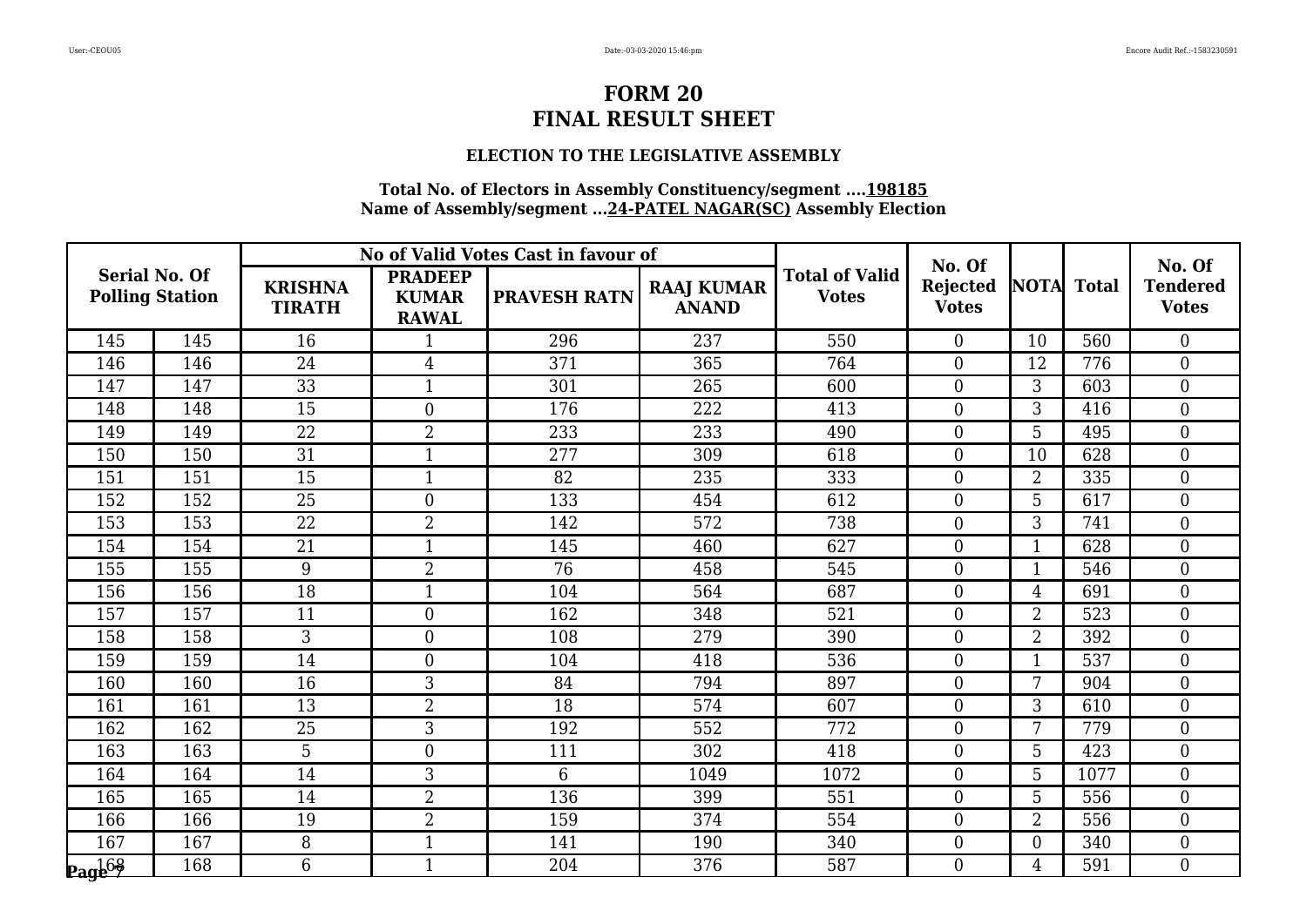### **ELECTION TO THE LEGISLATIVE ASSEMBLY**

|                      |                            |                                 |                                                | No of Valid Votes Cast in favour of |                                   |                                       | No. Of                   |                |            | No. Of                          |
|----------------------|----------------------------|---------------------------------|------------------------------------------------|-------------------------------------|-----------------------------------|---------------------------------------|--------------------------|----------------|------------|---------------------------------|
| <b>Serial No. Of</b> | <b>Polling Station</b>     | <b>KRISHNA</b><br><b>TIRATH</b> | <b>PRADEEP</b><br><b>KUMAR</b><br><b>RAWAL</b> | <b>PRAVESH RATN</b>                 | <b>RAAJ KUMAR</b><br><b>ANAND</b> | <b>Total of Valid</b><br><b>Votes</b> | Rejected<br><b>Votes</b> |                | NOTA Total | <b>Tendered</b><br><b>Votes</b> |
| 169                  | 169                        | 13                              | $\Omega$                                       | 199                                 | 329                               | 541                                   | $\Omega$                 | 3              | 544        | $\Omega$                        |
| 170                  | 170                        | 27                              | $\overline{2}$                                 | 376                                 | 481                               | 886                                   | $\overline{0}$           | 5              | 891        | $\overline{0}$                  |
| 171                  | 171                        | 15                              |                                                | 217                                 | 227                               | 460                                   | $\overline{0}$           | $\overline{2}$ | 462        | $\overline{0}$                  |
| 172                  | 172                        | $\overline{4}$                  | $\overline{2}$                                 | 249                                 | 412                               | 667                                   | $\overline{0}$           | $\overline{2}$ | 669        | $\overline{0}$                  |
| 173                  | 173                        | $\overline{23}$                 | $\overline{0}$                                 | 295                                 | 319                               | 637                                   | $\overline{0}$           | 4              | 641        | $\overline{0}$                  |
| 174                  | 174                        | 24                              |                                                | 227                                 | 352                               | 604                                   | $\boldsymbol{0}$         |                | 605        | $\boldsymbol{0}$                |
| 175                  | 175                        | 5                               | $\mathbf{1}$                                   | 184                                 | 276                               | 466                                   | $\overline{0}$           | 1              | 467        | $\overline{0}$                  |
| 176                  | 176                        | 5                               | $\mathbf{1}$                                   | 193                                 | 347                               | 546                                   | $\overline{0}$           | 4              | 550        | $\overline{0}$                  |
| 177                  | 177                        | $\overline{20}$                 |                                                | 233                                 | 371                               | 625                                   | $\overline{0}$           | 6              | 631        | $\overline{0}$                  |
| 178                  | 178                        | 9                               | $\overline{2}$                                 | 205                                 | 402                               | 618                                   | $\overline{0}$           | $\overline{4}$ | 622        | $\overline{0}$                  |
| 179                  | 179                        | 25                              | 3                                              | 260                                 | 457                               | 745                                   | $\overline{0}$           |                | 746        | $\overline{0}$                  |
| 180                  | 180                        | 26                              |                                                | 429                                 | 381                               | 837                                   | $\overline{0}$           | 11             | 848        | $\overline{0}$                  |
| 181                  | 181                        | 25                              | $\overline{4}$                                 | 228                                 | 463                               | 720                                   | $\boldsymbol{0}$         | $\overline{4}$ | 724        | $\overline{0}$                  |
| 182                  | 182                        | 14                              | $\overline{2}$                                 | 221                                 | 497                               | 734                                   | $\overline{0}$           | $\overline{2}$ | 736        | $\overline{0}$                  |
| 183                  | 183                        | 21                              | $\overline{2}$                                 | 272                                 | 387                               | 682                                   | $\overline{0}$           | 6              | 688        | $\overline{0}$                  |
| 184                  | 184                        | 20                              | 3                                              | 200                                 | 482                               | 705                                   | $\boldsymbol{0}$         | $\overline{2}$ | 707        | $\overline{0}$                  |
| 185                  | 185                        | 10                              | $\overline{0}$                                 | 198                                 | 260                               | 468                                   | $\overline{0}$           | 4              | 472        | $\overline{0}$                  |
| 186                  | 186                        | 11                              | $\Omega$                                       | 239                                 | 422                               | 672                                   | $\theta$                 | 5              | 677        | $\overline{0}$                  |
| 187                  | 187                        | 18                              | $\overline{0}$                                 | 222                                 | 453                               | 693                                   | $\theta$                 | 5              | 698        | $\overline{0}$                  |
| 188                  | 188                        | 20                              | $\overline{2}$                                 | 274                                 | 495                               | 791                                   | $\overline{0}$           | 7              | 798        | $\overline{0}$                  |
| 189                  | 189                        | 24                              | $\overline{2}$                                 | 274                                 | 319                               | 619                                   | $\theta$                 | 4              | 623        | $\overline{0}$                  |
|                      | <b>Total EVM Votes</b>     | 3359                            | 673                                            | 42367                               | 73341                             | 119740                                | $\bf{0}$                 | 766            | 120506     | $\overline{2}$                  |
| Page 8 Votes         | <b>Total Postal Ballot</b> | 23                              |                                                | 161                                 | 122                               | 307                                   | 76                       |                | 384        | $\boldsymbol{0}$                |